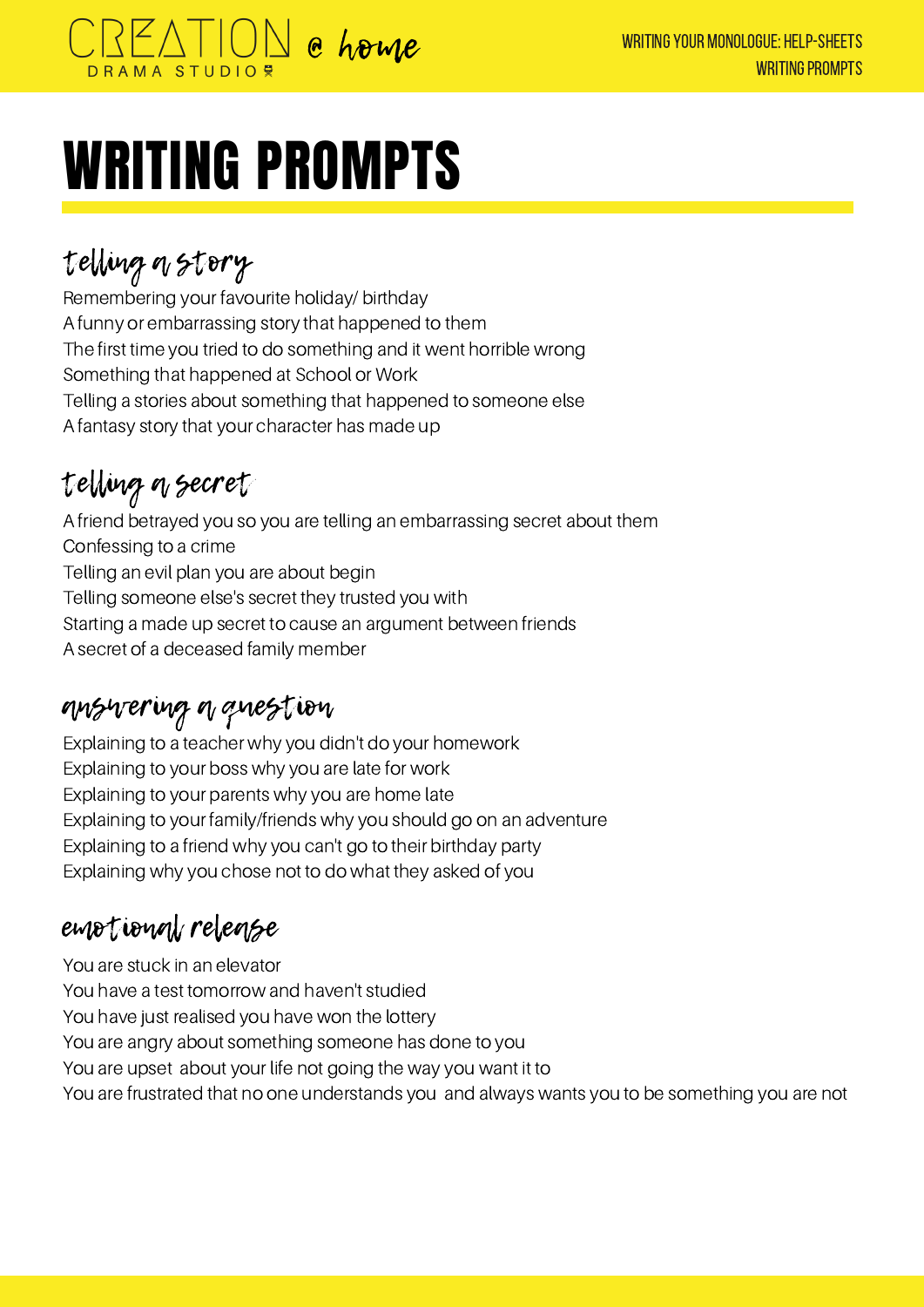

# BEGINNING, MIDDLE + END

#### Example 1. you have a test tomorrow & haven't studied

Beginning:

- Mum has told you to go to bed  $\bullet$
- $\bullet$ I explain I'm too stressed about the test to sleep

Middle:

- Explain why I haven't studied  $\bullet$
- Start panicking that if I don't pass the text I wont get into university and I wont get a good job and  $\bullet$ my life will be over

End:

- $\bullet$ Realise that maybe I am over reacting
- Reveal it is only a spelling test  $\bullet$

### Example 2. the first time you tried to do something and it went wrong

Beginning:

- $\bullet$ The first time I tried to ride a bike without stabilisers, dad was teaching me
- Describe the day and how I felt  $\ddot{\mathbf{c}}$

Middle:

- Describe the thrill and freedom  $\bullet$
- Dad let go, I lost control, fell into a pile of dog poo  $\bullet$

End:

- Explain how I never gave up, I got straight back on my bike, I kept trying and trying  $\bullet$
- 20 years later I won gold for cycling at the olympics  $\bullet$

### Example 3. confessing to a crime

Beginning:

- $\bullet$ Talking to the headteacher
- Refusing to admit I was the one that pulled the fire alarm  $\bullet$

Middle:

- I realise it was the wrong thing to do and the headteacher will not give up  $\bullet$
- I have to admit it and apologise  $\bullet$

End:

I beg not to be expelled, I only did it to look cool because I have no friends  $\bullet$ 

#### Example 4. explaining to your family why you should go on a camping trip

Beginning:

- Explaining to my family why we should go and promising it will be better than last time  $\bullet$ Middle:
- $\bullet$ Realising I really don't know anything about camping and all of the things that could go wrong End:
	- Deciding it would be a better idea to stay home  $\bullet$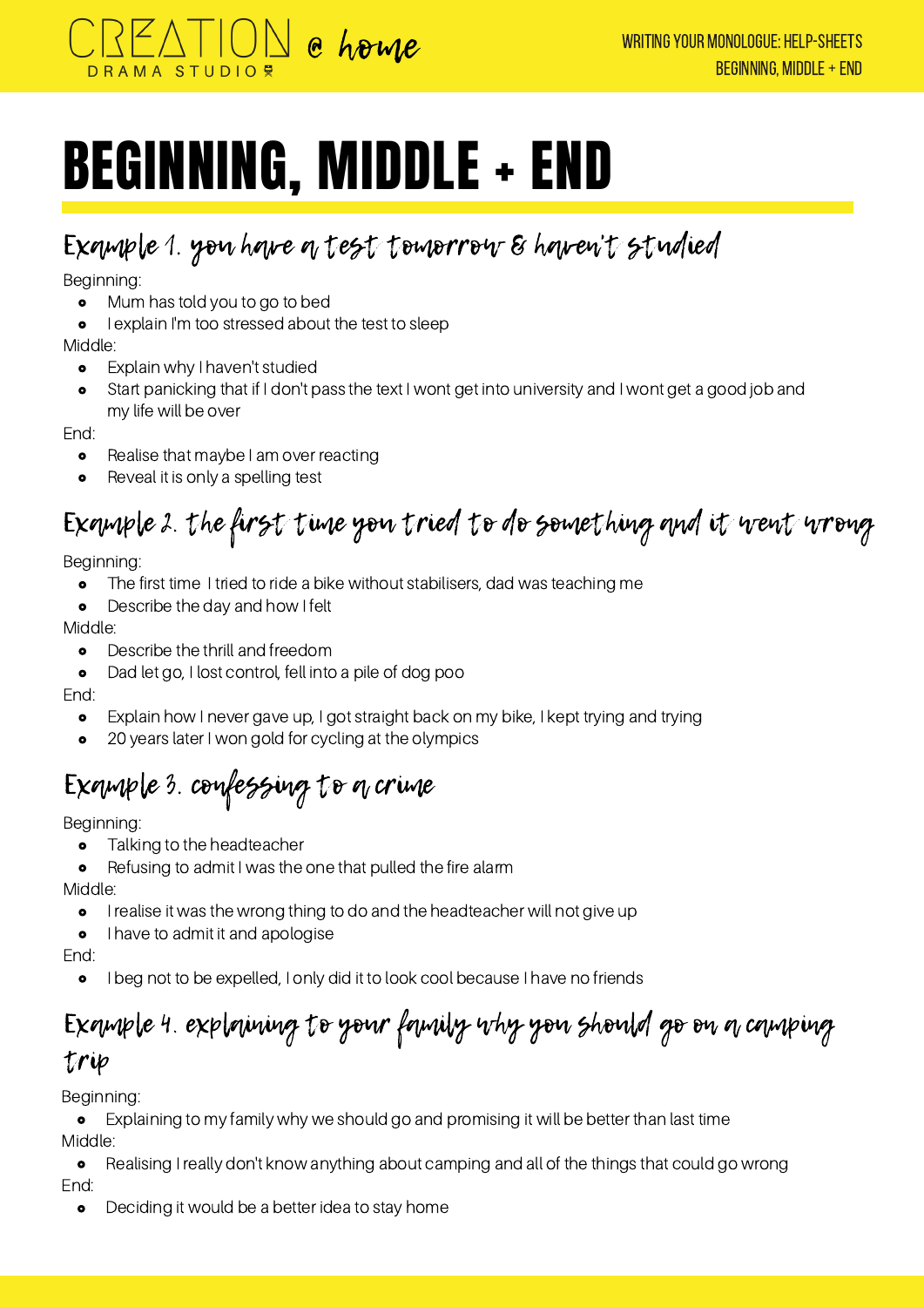

# OPENING + CLOSING LINES

#### opening lines...

Example 1: You have a test tomorrow and haven't studied "I can't go to bed yet mum, I have a test tomorrow that could define my entire future..."

Example 2: The first time you tried to do something and it went horribly wrong "I can remember it like it was yesterday, hopping onto my bright red bike, with go faster stripes down the sides. Dad had just taken the training wheels off..."

Example 3: Confessing to a crime

"Before you ask it wasn't me, what would I gain from pulling the fire alarm and I think it is highly unfair to keep the whole school in detention for one person's idiotic act..."

Example 4: Explaining to your family why you should go on a camping trip "I know last time did't quite go to plan but this time will be different I promise..."

### closing lines...

Example 1: You have a test tomorrow and haven't studied "You're right I should get some sleep, after all it is only a spelling test"

Example 2: The first time you tried to do something and it went horribly wrong "I must have fallen off that bike 40 times before I could ride it properly but I never gave up and that's the reason I'm sitting here now with an Olympic Gold Medal around my neck."

Example 3: Confessing to a crime

"I just want to fit in, I haven't made any friend since moving here, not one, I thought people might think I was cool. Please don't tell my parents."

Example 4: Explaining to your family why you should go on a camping trip "Ok you're right, maybe it's best if we just stay at home. Anyone want to watch a movie?"

# MOMENT OF DISCOVERY

Example 1: You have a test tomorrow and haven't studied The character realises that they are overreacting and getting stressed out over a spelling test

Example 2: The first time you tried to do something and it went horribly wrong For the audience - the lesson to never give up and you will reach your dreams

Example 3: Confessing to a crime Realising there is nothing cool about breaking the rules

Example 4: Explaining to your family why you should go on a camping trip Realising I sound ridiculous and know absolutely nothing about camping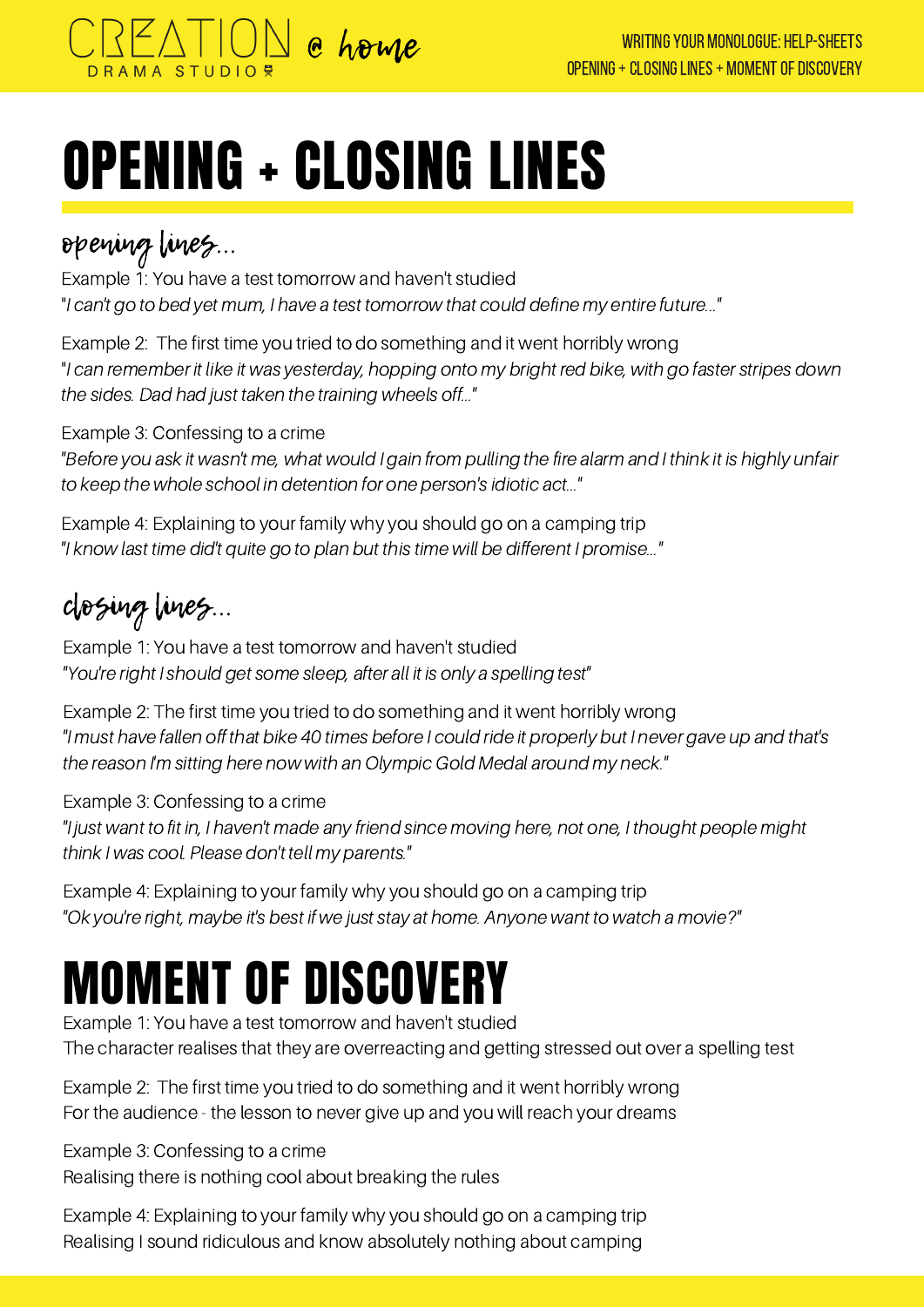## EXAMPLE MONOLOGUES

@ home

#### Kid Hero (Boy or Girl)

DRAMA STUDIOS

I've always dreamed of being a hero. I've tried everything to become super. I let a spider bite me… no spider powers; just lots of itching. I tried standing too close to the microwave oven hoping the radiation would change me. Nothing. And I got in trouble for making so many bags of popcorn. But I took it all to school and had a popcorn party. I was a hero that day. So I guess it kinda worked.

I love being a hero. I love helping people. I love making them happy. And I hate bad guys. I hate creeps who hurt people.

There's this kid at school… he is always hurting everyone. I am sick of him hurting us. I just need those super powers. I need something that will make him stop!

Maybe if I eat more of the school lunches. They look radioactive. If I get enough green hotdogs and brown ketchup in me… something is bound to happen. (excited)

And I need a catch phrase like "gonna smoosh me a baddie"… and a cool costume… actually last time I was in the bathroom, I saw the perfect superhero name. Protecto! Instead of a telephone booth like superman, I could use a bathroom stall and those Protecto seat covers could be a cape… and make a toilet paper mask. Nothing scares bad guys more than bathroom stuff. (thinks then frowns) Or maybe it will really make them want to give me a swirly. I better rethink this.

#### TIMMY Timmy tries to convince his mom that his messy room is not his fault.

Mom, it's not my fault my room's a mess! Me and Anthony were playing with his new race cars. Only four of them. And we heard a weird noise out- side, so we opened the window. This huge spaceship landed and a slimy, green alien with three heads came out and jumped in the window. Anthony tried to shoot him with my zapper gun, but it didn't even hurt him — he just got real mad. So he knocked all the books off my shelf and picked up my toy box with his long, purple antennas and dumped it all over my room. So I threw a Frisbee at him and it bonked him on his third head and he slimed out the window and the spaceship disappeared into the sky. Geez, Mom, you should be happy I'm still alive!

#### Secret Love

There is something that I've been hiding from everyone I know. It has been on my mind a lot so I want to get it off my chest. I know this obsession may be overboard, but it is a part of me. It's been bottled up inside of me for too long because I wasn't sure what people would think. I have a forbidden love, the kind of love that is not supposed to exist. Some say that this love isn't natural, but it is everything I need and more. Many people say that it has to be a man and a woman that fall in love, but to those people I say that love wins. I love the warmth that my love gives me; it is very sweet and comforting. I cannot achieve this kind of love with anything else. There is no breaking me apart from my beloved. I don't care what anyone else thinks anymore because I have found love. So, this is me announcing my love to the world; I love pancakes. Pancakes love me too. The connection that I share with pancakes cannot be compared to anything else. This is not lust; this is pure love in its purest form. If you look at my eyes whenever I see a pancake you may notice that my eyes twitch. Pancakes understand me for who I am; they complete me. The soft and chewy cake is all I need in my life; and now the world knows that I am proud to be a pancake lover!